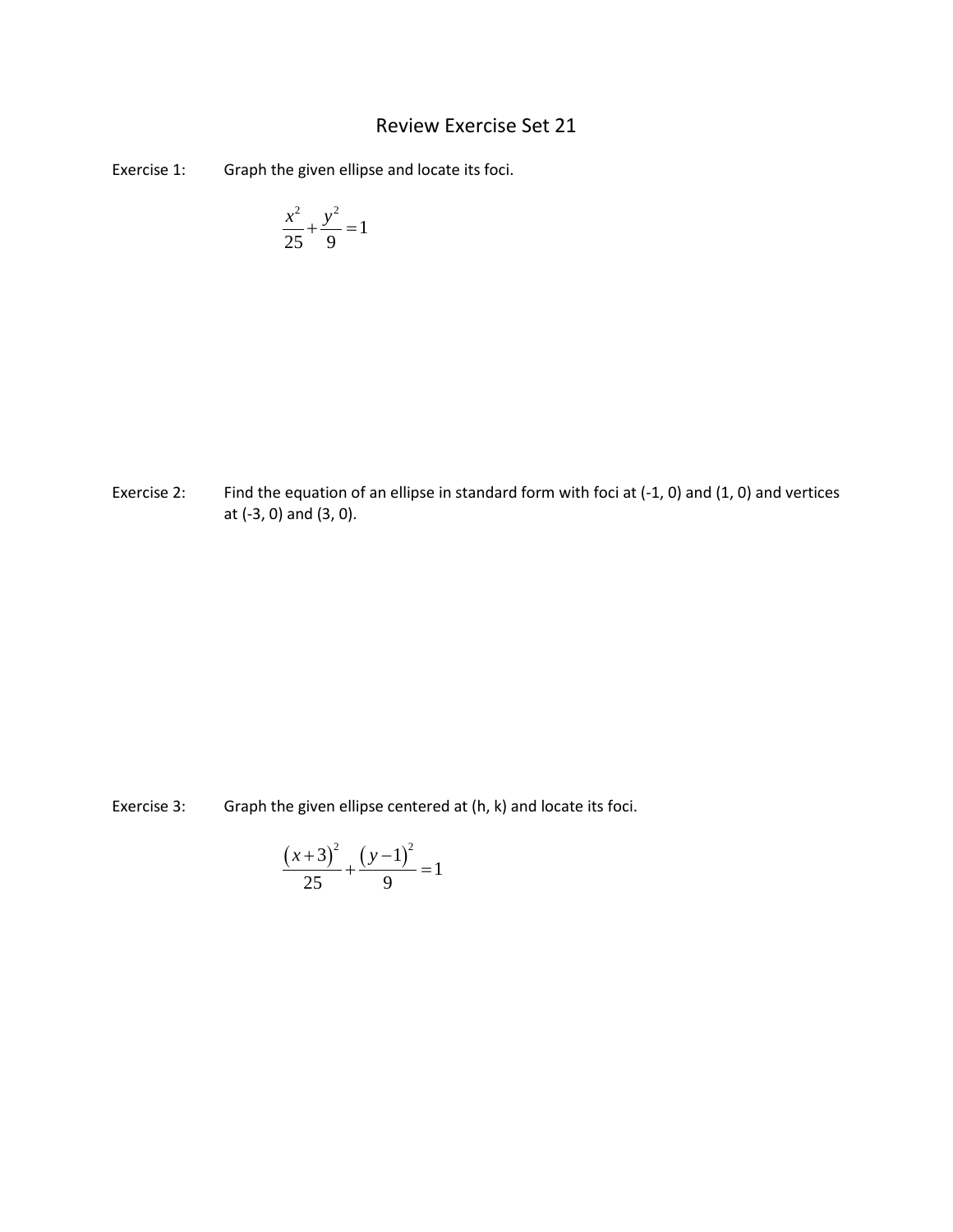Exercise 4: Convert the given equation into the standard form of an ellipse by completing the square of x and y.

 $9x^{2} + 4y^{2} - 18x + 16y - 11 = 0$ 

Exercise 5: Will a truck driver be able to safely drive his truck, which is 10 feet wide and reaches a maximum height above the ground of 12 feet, under a bridge with an elliptical archway, which has a maximum height (at the center of the road) of 15 feet and a width of 40 feet, without going into the oncoming traffic lane?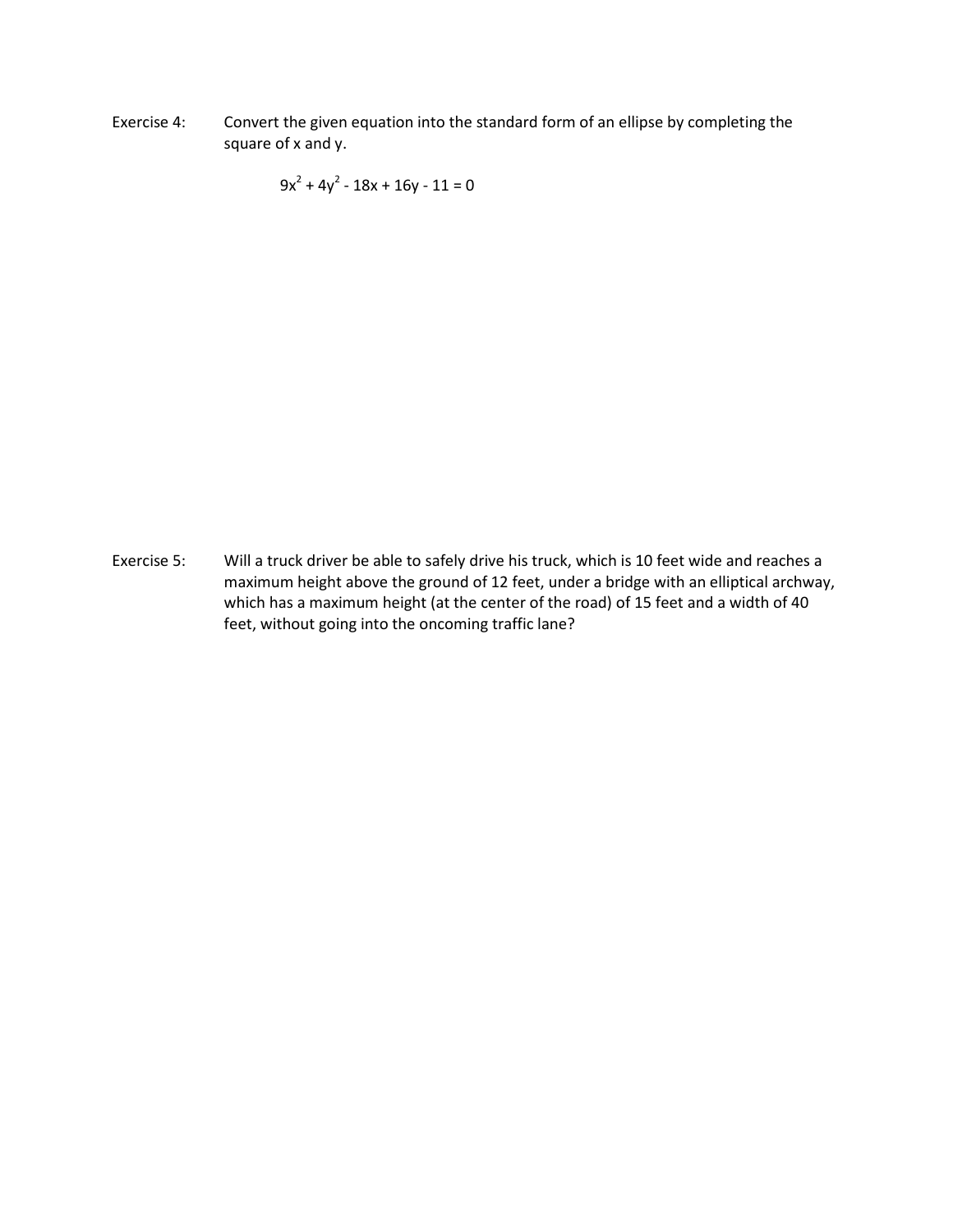## Review Exercise Set 21 Answer Key

Exercise 1: Graph the given ellipse and locate its foci.

$$
\frac{x^2}{25} + \frac{y^2}{9} = 1
$$

Identify the direction of the major axis

The major axis will be horizontal since the denominator of the  $x^2$  term is greater than the denominator of the  $y^2$  term.

Find the endpoints of the major and minor axes

 $a^2 = 25$  $a = 5$ 

The endpoints (vertices) of the major axis (-a, 0) and (a, 0) are (-5, 0) and (5, 0)

$$
b^2 = 9
$$
  

$$
b = 3
$$

The endpoints of the minor axis  $(0, -b)$  and  $(0, b)$  are  $(0, -3)$  and  $(0, 3)$ 

Find the foci

$$
c2 = a2 - b2
$$
  

$$
c2 = 25 - 9
$$
  

$$
c2 = 16
$$
  

$$
c = 4
$$

The foci (-c, 0) and (c, 0) are  $(-4, 0)$  and  $(4, 0)$ 

Sketch the graph

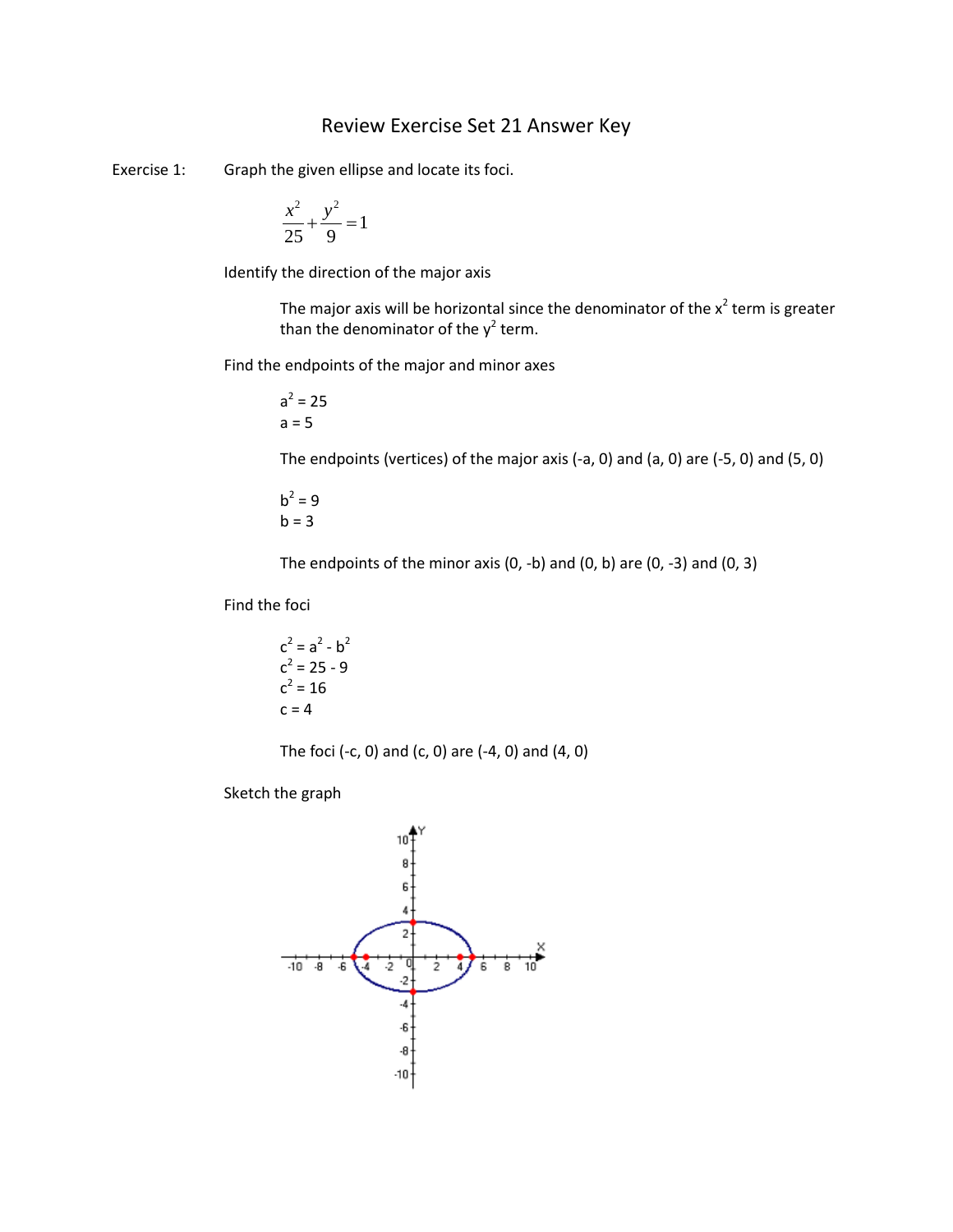Exercise 2: Find the equation of an ellipse in standard form with foci at (-1, 0) and (1, 0) and vertices at (-3, 0) and (3, 0).

Identify the direction of the major axis

Since the foci are located on the x-axis the major axis will be horizontal.

Find the value of  $a^2$ 

The vertices are at  $(-3, 0)$  and  $(3, 0)$  so the value of a = 3

 $a^2 = 3^2$  $a^2 = 9$ 

Find the value of  $b^2$ 

The foci are at  $(-1, 0)$  and  $(1, 0)$  so the value of  $c = 1$ 

 $c^2 = a^2 - b^2$  $1^2 = 9 - b^2$  $b^2 = 9 - 1$  $b^2 = 8$ 

Substitute the values of  $a^2$  and  $b^2$  into the equation of an ellipse

$$
\frac{x^2}{a^2} + \frac{y^2}{b^2} = 1
$$

$$
\frac{x^2}{9} + \frac{y^2}{8} = 1
$$

Exercise 3: Graph the given ellipse centered at (h, k) and locate its foci.

$$
\frac{(x+3)^2}{25} + \frac{(y-1)^2}{9} = 1
$$

Locate the center (h, k)

$$
\frac{(x-(-3))^{2}}{25} + \frac{(y-1)^{2}}{9} = 1
$$

$$
(h, k) = (-3, 1)
$$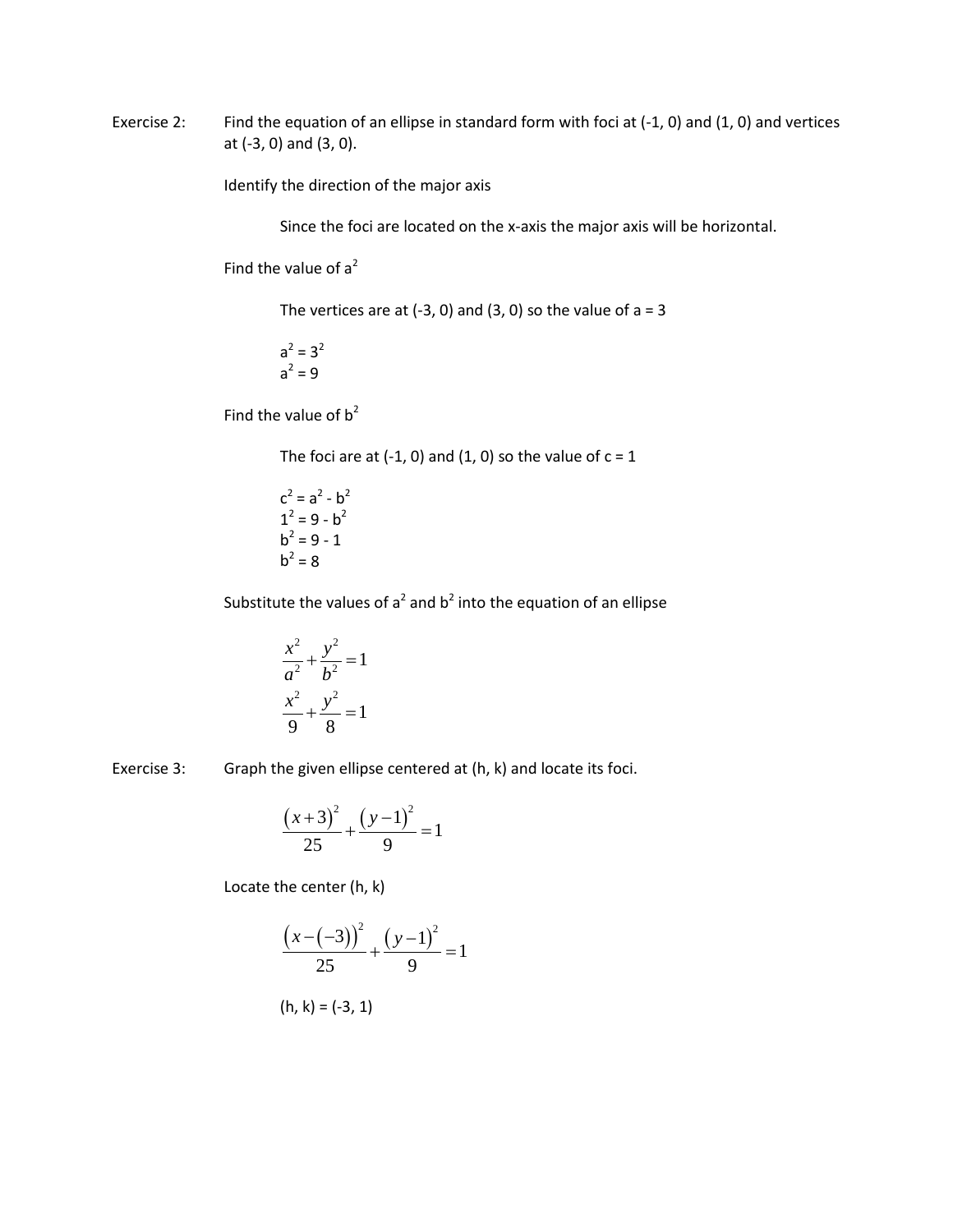Exercise 3 (Continued):

Identify the direction of the major axis

The major axis will be horizontal since the denominator of the  $x^2$  term is greater than the denominator of the  $y^2$  term.

Find the endpoints of the major and minor axes

 $a^2 = 25$  $a = 5$ 

The endpoints of the major axis (h - a, k) and (h + a, k) are:

$$
(-3 - 5, 1) = (-8, 1)
$$
 and  $(-3 + 5, 1) = (2, 1)$ 

$$
b^2 = 9
$$
  

$$
b = 3
$$

The endpoints of the minor axis (h,  $k - b$ ) and (h,  $k + b$ ) are:

 $(-3, 1 - 3) = (-3, -2)$  and  $(-3, 1 + 3) = (-3, 4)$ 

Find the foci

 $c^2 = a^2 - b^2$  $c^2 = 25 - 9$  $c^2 = 16$  $c = 4$ 

The foci (h - c, k) and (h + c, k) are:

$$
(-3 - 4, 1) = (-7, 1)
$$
 and  $(-3 + 4, 1) = (1, 1)$ 

Sketch the graph

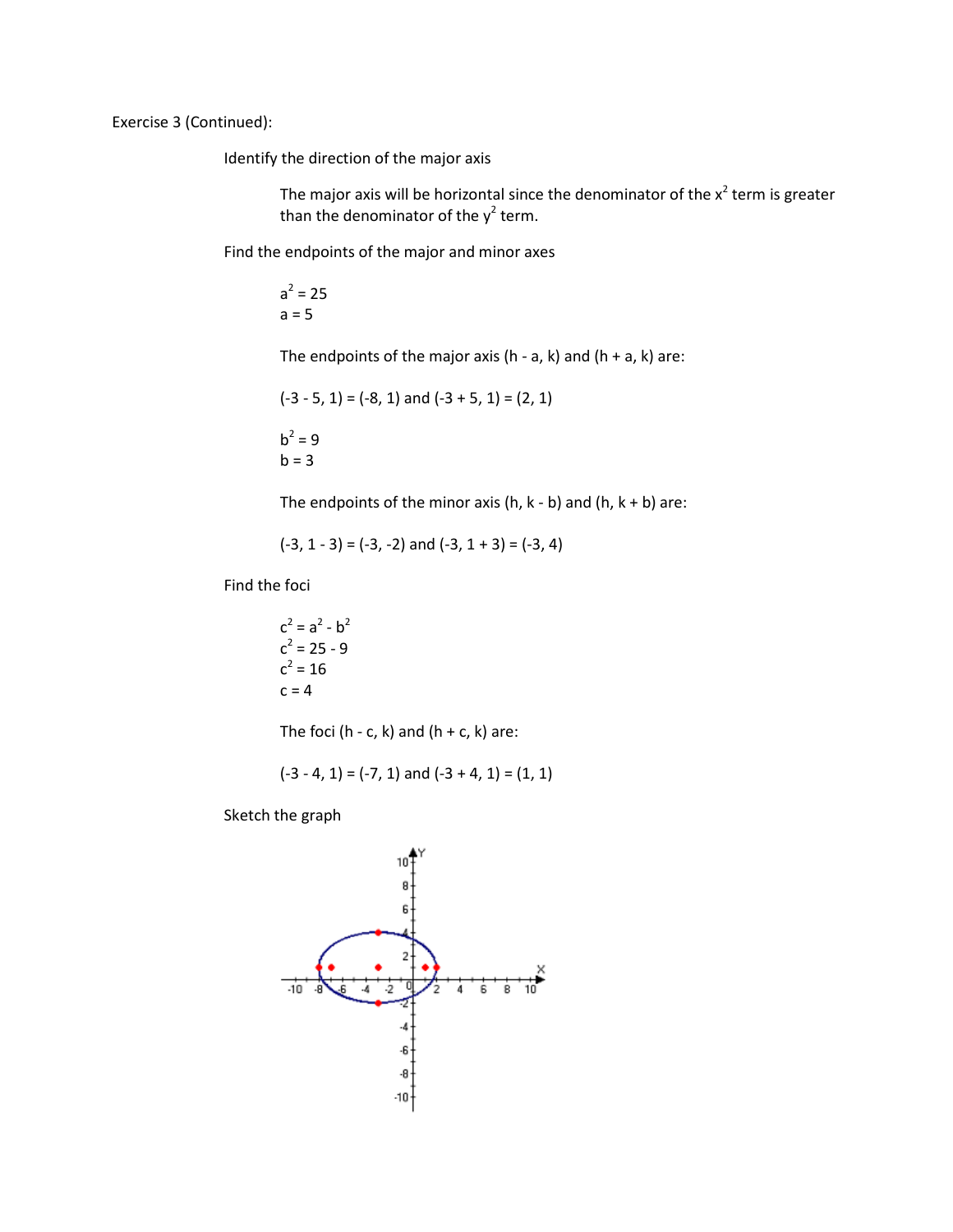Exercise 4: Convert the given equation into the standard form of an ellipse by completing the square of x and y.

$$
9x^2 + 4y^2 - 18x + 16y - 11 = 0
$$

Rewrite the equation grouping the x-terms and y-terms on the left and the constant on the right

$$
(9x2 - 18x) + (4y2 + 16y) = 11
$$

Factor so that the coefficients of the  $x^2$  and  $y^2$  terms is 1

 $9(x^2 - 2x) + 4(y^2 + 4y) = 11$ 

Complete the square and simplify the equation

$$
9\left(x^2 - 2x + \left(\frac{-2}{2}\right)^2\right) + 4\left(y^2 + 4y + \left(\frac{4}{2}\right)^2\right) = 11 + 9\left(\frac{-2}{2}\right)^2 + 4\left(\frac{4}{2}\right)^2
$$
  

$$
9\left(x^2 - 2x + (-1)^2\right) + 4\left(y^2 + 4y + (2)^2\right) = 11 + 9(-1)^2 + 4(2)^2
$$
  

$$
9\left(x - 1\right)^2 + 4\left(y + 2\right)^2 = 11 + 9 + 16
$$
  

$$
9\left(x - 1\right)^2 + 4\left(y + 2\right)^2 = 36
$$
  

$$
\frac{9\left(x - 1\right)^2}{36} + \frac{4\left(y + 2\right)^2}{36} = \frac{36}{36}
$$
  

$$
\frac{\left(x - 1\right)^2}{4} + \frac{\left(y + 2\right)^2}{9} = 1
$$

Exercise 5: Will a truck driver be able to safely drive his truck, which is 10 feet wide and reaches a maximum height above the ground of 12 feet, under a bridge with an elliptical archway, which has a maximum height (at the center of the road) of 15 feet and a width of 40 feet, without going into the oncoming traffic lane?



Draw diagram of the problem